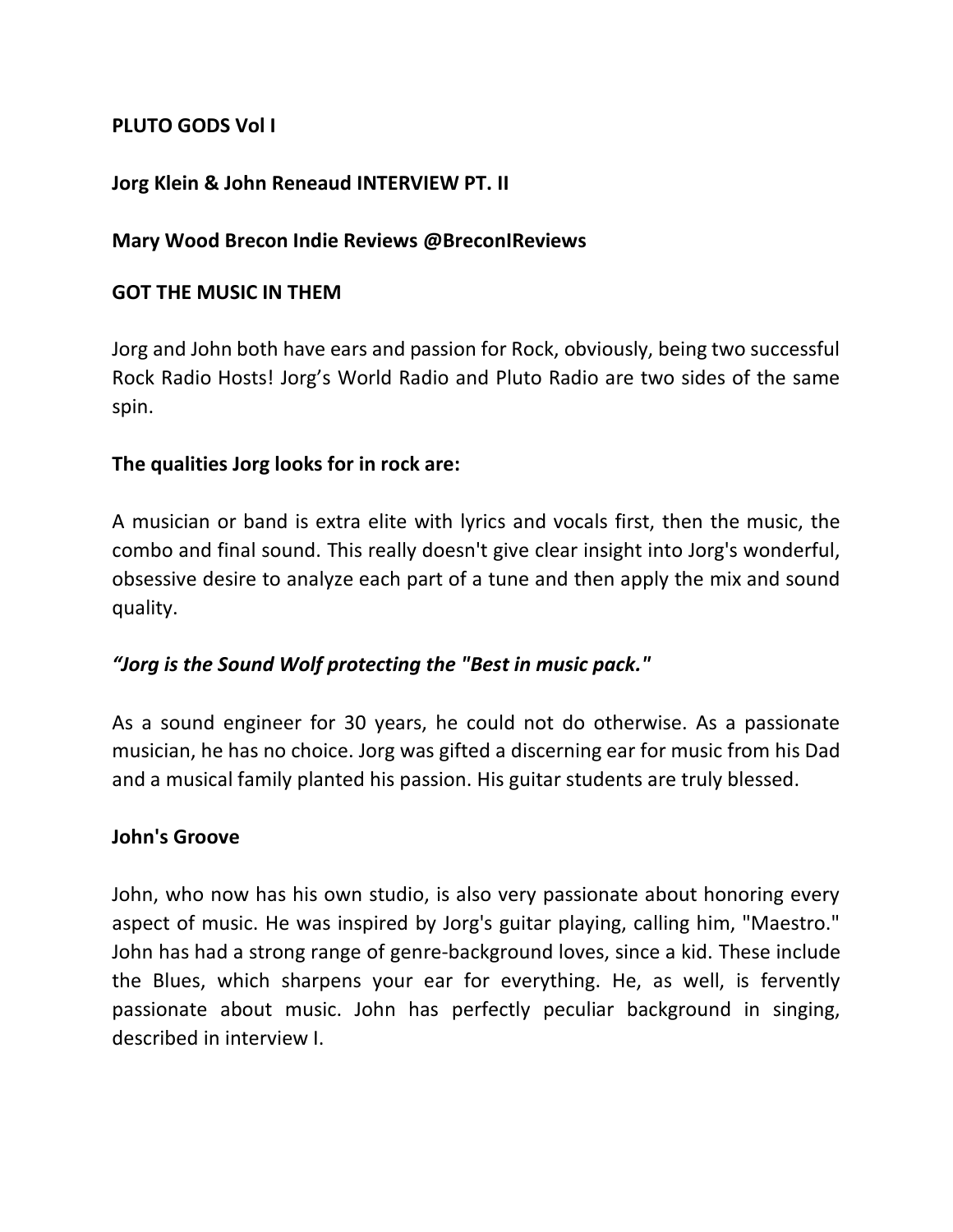# **They both….**

Jorg and John both feel a responsibility to hold high, from their respective God realms and radio stations, the best of standards in music, much like the best of Rock from 60s-90s. They are kick ass rebels and working to dry up some Spotify streaming, in their small but awesome-example way. This makes me so happy!

# **PLUTO GODS Vol I- About The Tunes**

John stated," I don't feel like it was intentional, however, I notice our music has a tendency for optimism and hope, as well as the beauty in loss."

# **"Electrify Me"**

Jørg's musical insight inspired John, who had been working on a version of this first track, to write completely different lyrics and melody lines, which jumped off the song, "Electrify me, "on this EP. "Electrify Me," was born in the beginning of the pandemic. The song tells the story of a guy who got the virus. It describes what's going on in this phase. The pandemic was the impetus of the tune. "Electrify Me," is a fantastic first outing!"

# **3 Tune Jorg**

Jorg made the other three songs on the EP ,based on his musical ideas**:** "I always wanted to compose some non-commercial stuff." "From the first moment, I knew that John would have the perfect voice to make something really special out of my material." "I'll Be There" and "Secrets of Life," are based on recordings Jorg did through the last years, and "Five Times Lost," is a brand-new composition.

# **"I'll Be There"**

John shared, "Amazing arrangement is an understatement. The power of the music Jorg wrote was truly overwhelming, then, the maestro takes you on a grand guitar adventure that is just beyond - this is one of the greatest guitar songs ever produced."